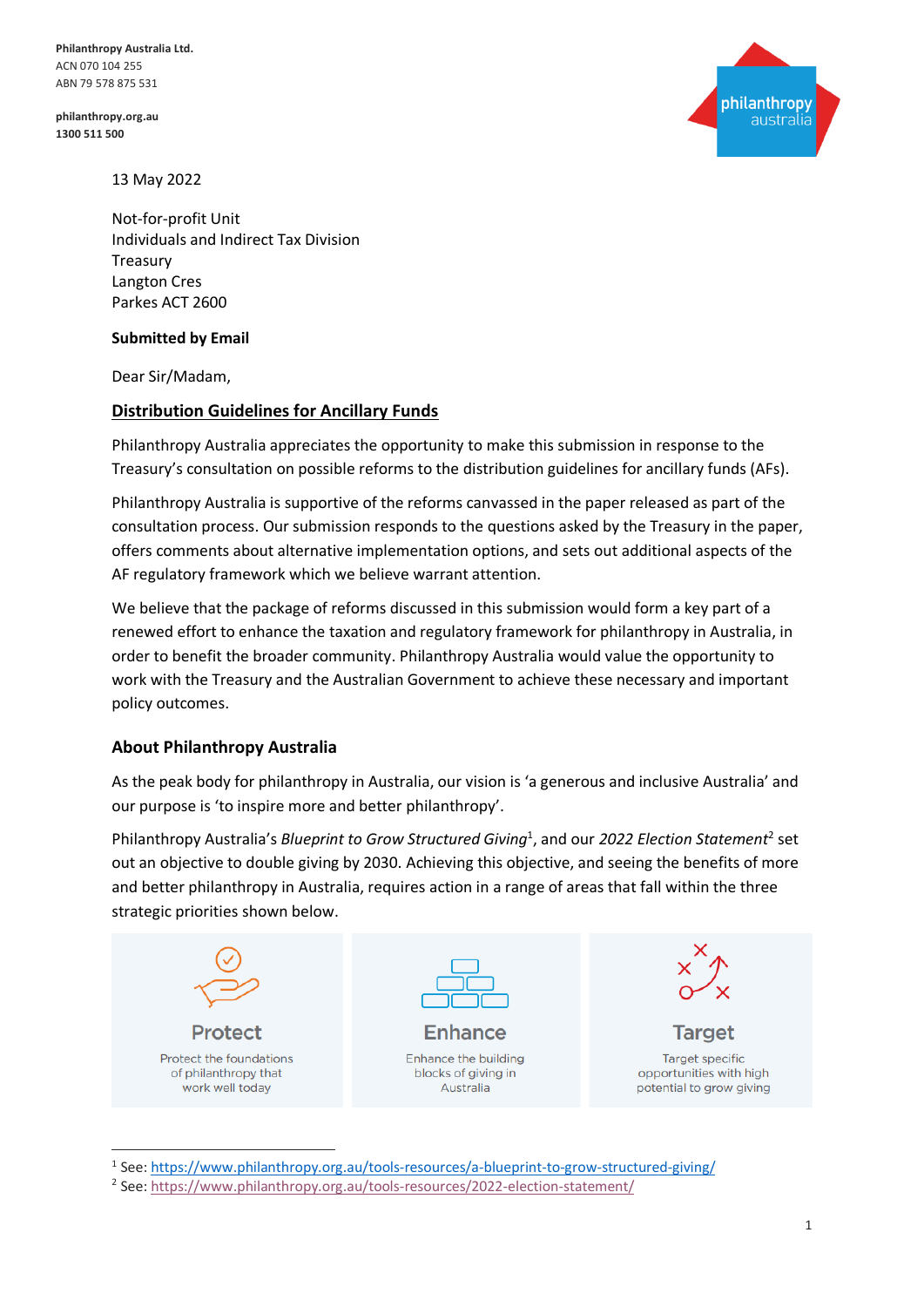

The second priority includes a focus on ensuring that existing structured giving vehicles are designed in a way that encourages philanthropy and enhances it impact.

Philanthropy Australia believes that a range of reforms are needed in this regard, as set out in both documents referred to above, including structural reform of the deductible gift recipient (DGR) framework in order to expand access to DGR endorsement and increase the range of entities that can receive distributions from AFs.

AFs are a critical component of Australia's 'philanthropic infrastructure', aiming to increase the assets that are directed towards philanthropic purposes. They are the most highly regulated type of charitable entity in Australia, and their regulatory framework includes safeguards to ensure that assets are used for community benefit in an appropriate manner.

Philanthropy Australia believes that in general, the regulatory framework for AFs is functioning well and is administered effectively. Over time, the number of private ancillary funds (PuAF) has grown to just under 2,000 and there has been strong growth in their annual and cumulative distributions.





There are now more than 1,400 PuAFs, with their cumulative distributions having exceeded \$3.5 billion. Public ancillary funds (PuAFs) are used for a broader range of purposes than PAFs<sup>3</sup>, and there has been consolidation in the total number of PuAFs in recent years.

Notably, sub-funds within PuAFs are an increasingly attractive structured giving vehicle, with the most recent data showing that there are approximately 2,000 sub-funds<sup>4</sup>.

In order to build on these positive trends, Philanthropy Australia believes that a range of targeted improvements to the regulatory framework for AFs are needed to address sources of unnecessary red tape and ensure that the framework is fit for purpose. This consultation process provides an important opportunity to examine these improvements, and our comments and responses to the consultation questions are set out below.

<sup>&</sup>lt;sup>3</sup> For a discussion of these roles, see: Williamson, A, Luke, B, & Furneaux, C. 2021. Perceptions and Conceptions of 'Place' in Australian Public Foundations. *Nonprofit and Voluntary Sector Quarterly*, 50(6), 1125–1149. <https://eprints.qut.edu.au/208913/>

<sup>4</sup> See: Seibert, K. 2019. Snapshot of Sub-funds in Australia. Swinburne University of Technology. <https://researchbank.swinburne.edu.au/items/68f5d8fa-1441-42b6-b73d-939e70a2e354/1/>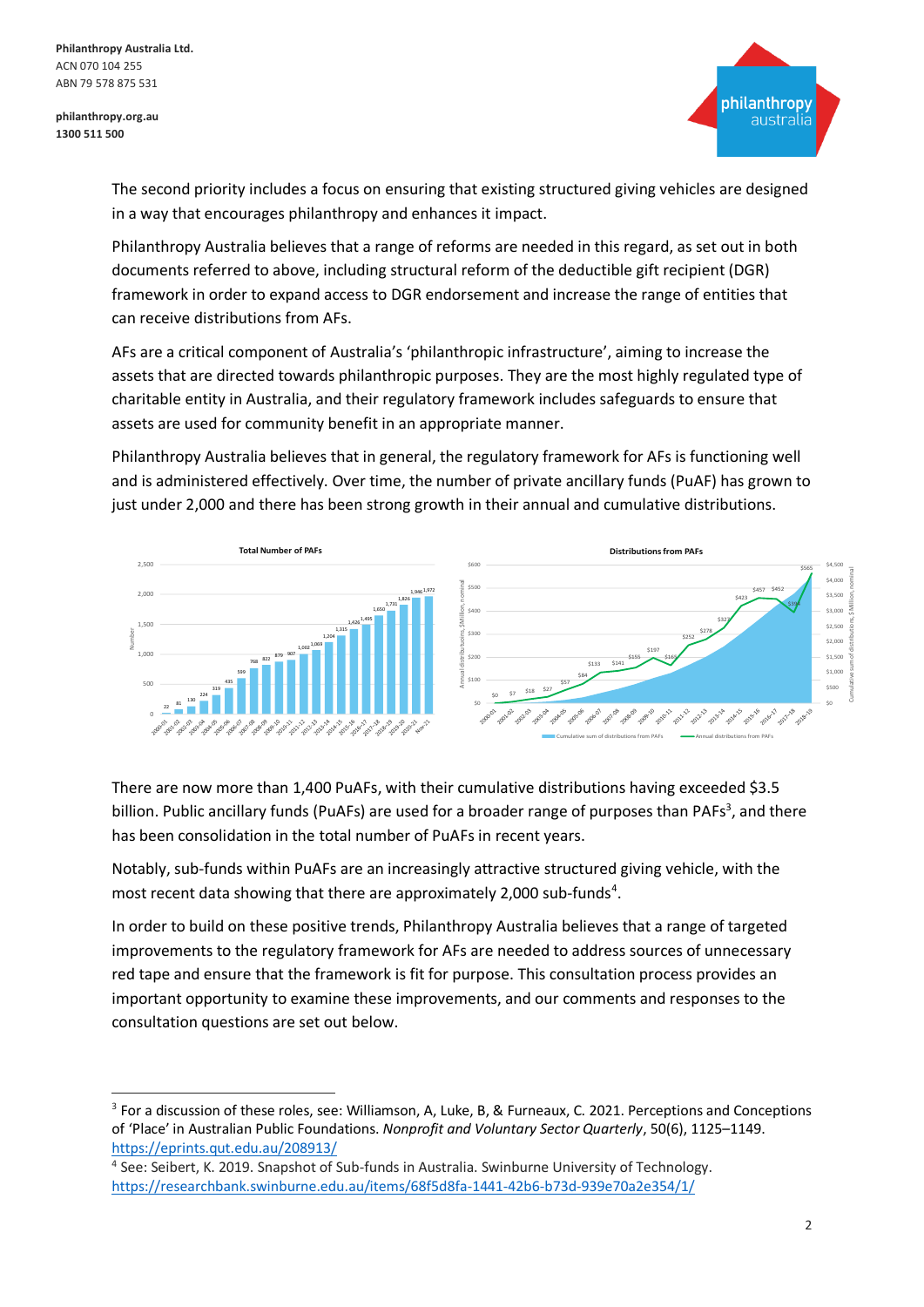

# **Accumulating Funds to Support Large Projects**

Philanthropy Australia is supportive of the proposal to expand the Commissioner of Taxation's discretion to reduce the minimum distribution for an AF to allow for the accumulation of funds to support large projects. This would involve amendments to Guidelines 15 (7)-(8) in each of the *Taxation Administration (Public Ancillary Fund) Guidelines 2022* (PuAF Guidelines) and *Taxation Administration (Private Ancillary Fund) Guidelines 2019* (PAF Guidelines). Our responses to the questions asked in the consultation paper are below, and we also propose an alternative approach that would achieve the same outcome as that considered in the consultation paper, but will be more simple to administer.

#### *Responses to Consultation Questions*

#### 1. Should both PAFs and PuAFs be able to accumulate funds?

Both PAFs and PuAFs should be allowed to accumulate funds for large projects, but only for a limited period of time and with appropriate safeguards in place to ensure that there is no overall reduction in the amount which is distributed over that period of time.

2. As public ancillary funds are not required to make a distribution in the year of establishment or the following four years, do they have the ability under the existing rules to accumulate capital for large projects?

Whilst this is true, the existing rules do not allow older PuAFs to accumulate funds for larger projects, which is a significant limitation.

3. Should a limit be imposed on the amount a fund may accumulate, either as an absolute asset value or a percentage of the value of the fund's assets? If so, what would be appropriate values?

In determining whether to grant an exemption from the minimum distribution and the conditions attached to the exemption, the Commissioner should have regard to the amount of accumulation that is planned relative to the size of the fund, and the ability of the fund to distribute the funds at the conclusion of the accumulation period, given its investment strategy and possible variations in market conditions.

# 4. Are the matters for the Commissioner's consideration appropriate? Should the Commissioner consider other criteria?

The matters which the consultation paper proposes the Commissioner give consideration to, when deciding whether to grant an exemption from the minimum distribution, are appropriate. However, as stated in the response to question 3, the Commissioner should also consider (1) The need to ensure that there is no overall reduction in the amount which is distributed over the accumulation period, based on an appropriate forecast of investment performance over this period and a comparison of the real value of distributions that would otherwise occur annually versus a distribution that would occur at the end of the accumulation period; (2) How possible variations in market conditions could impact the ability of the fund to make a planned distribution at the end of the accumulation period,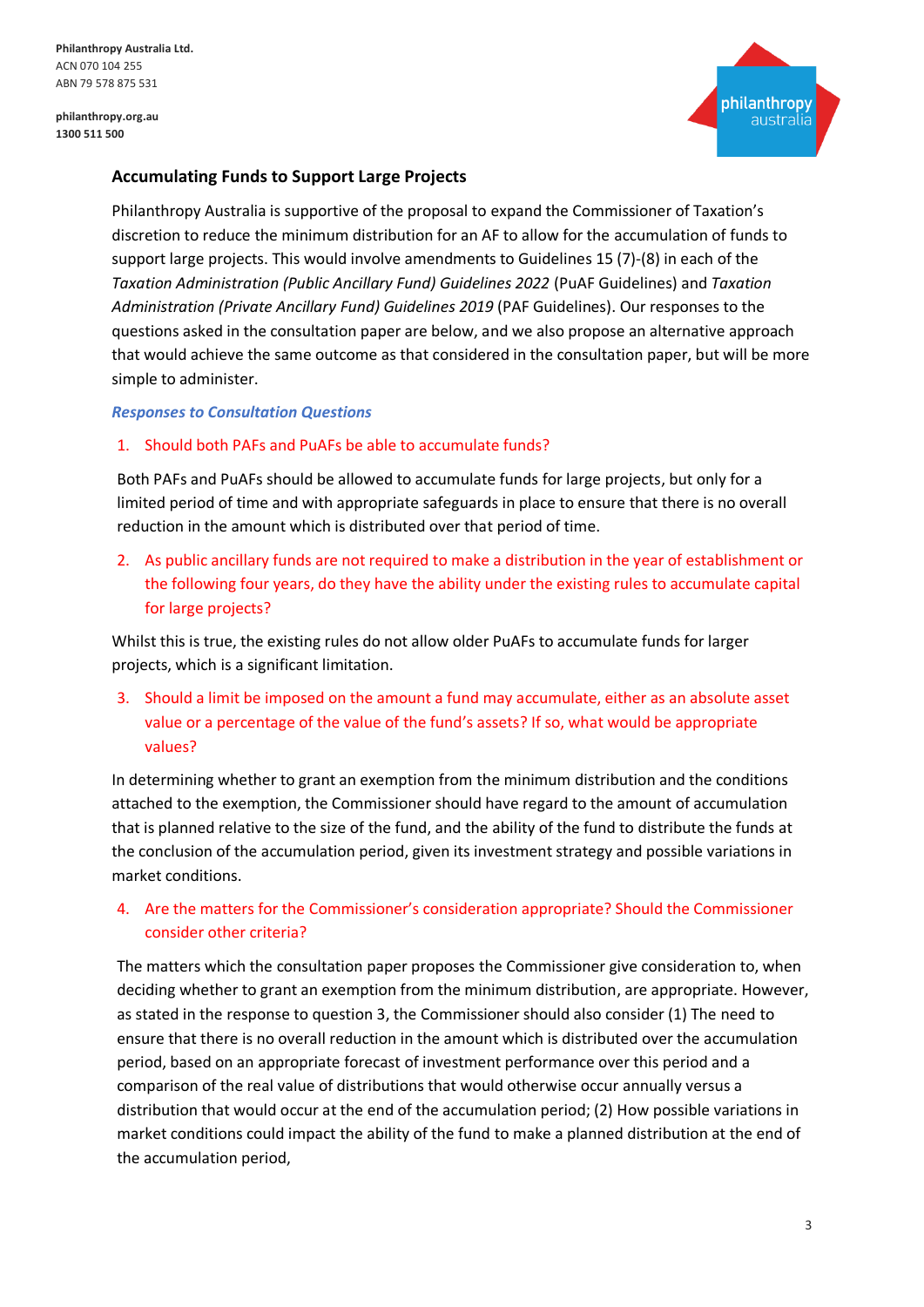**philanthropy.org.au 1300 511 500**



which would involve taking into account the size of the fund relative to the amount that is proposed to be accumulated.

#### 5. Is a five-year period for accumulation sufficient, too short, or too long?

A 5 year accumulation period is appropriate. A longer period would make it difficult to ensure that there is no overall reduction in the amount which is distributed, given the various uncertainties associated with market conditions and investment performance.

# 6. What should the consequences be if an ancillary fund does not proceed to support the project for which it accumulated funds?

The accumulated funds should be required to be distributed to other eligible entities by the end of the financial year following the accumulation period, or the end of the financial year following the year in which a decision to not proceed was made. An application seeking an exemption should set out a proposed approach to meeting this requirement if the funding of the project does not proceed. An AF should be required to notify the Commissioner, within 21 days, of a decision to not proceed with funding a project.

## 6.1 Should an administrative penalty be applied to the fund's trustees?

A penalty consistent with those already provided for under Guideline 15 should apply, however it should not be imposed unless there is evidence of deliberate misconduct. Philanthropy Australia supports the approach set out in Practice Statement Law Administration 2014/1, *Administration of Penalties for Failure to Comply with Ancillary Fund Guidelines<sup>5</sup>* , which includes an emphasis on facilitating compliance and a presumption that a trustee is honest and seeking to meet their obligations (unless there is information which suggests otherwise).

# 6.2 Should the fund be required to immediately distribute to type 1 DGRs an amount equivalent in value to the distributions it would have had to make if the lower distribution rate had not been agreed?

An immediate requirement would be impractical. However, as noted above, a requirement to distribute within a reasonable timeframe should apply.

## *Allowing Limited 'Spreading' of Distributions*

The approach above would provide additional flexibility for AFs, whilst ensuring that AFs retain their philanthropic purpose. However, it does introduce some administrative complexities in terms of the process of applying for and deciding upon applications for exemptions from the minimum distribution.

The resources used in this process, including within the Australian Taxation Office, may be relatively high and not commensurate with integrity risks that the process seeks to address. In addition, such a process inevitably involves making subjective judgements and may result in inconsistent outcomes.

<sup>5</sup> See[: https://www.ato.gov.au/law/view/document?docid=PSR/PS20141/NAT/ATO/00001](https://www.ato.gov.au/law/view/document?docid=PSR/PS20141/NAT/ATO/00001)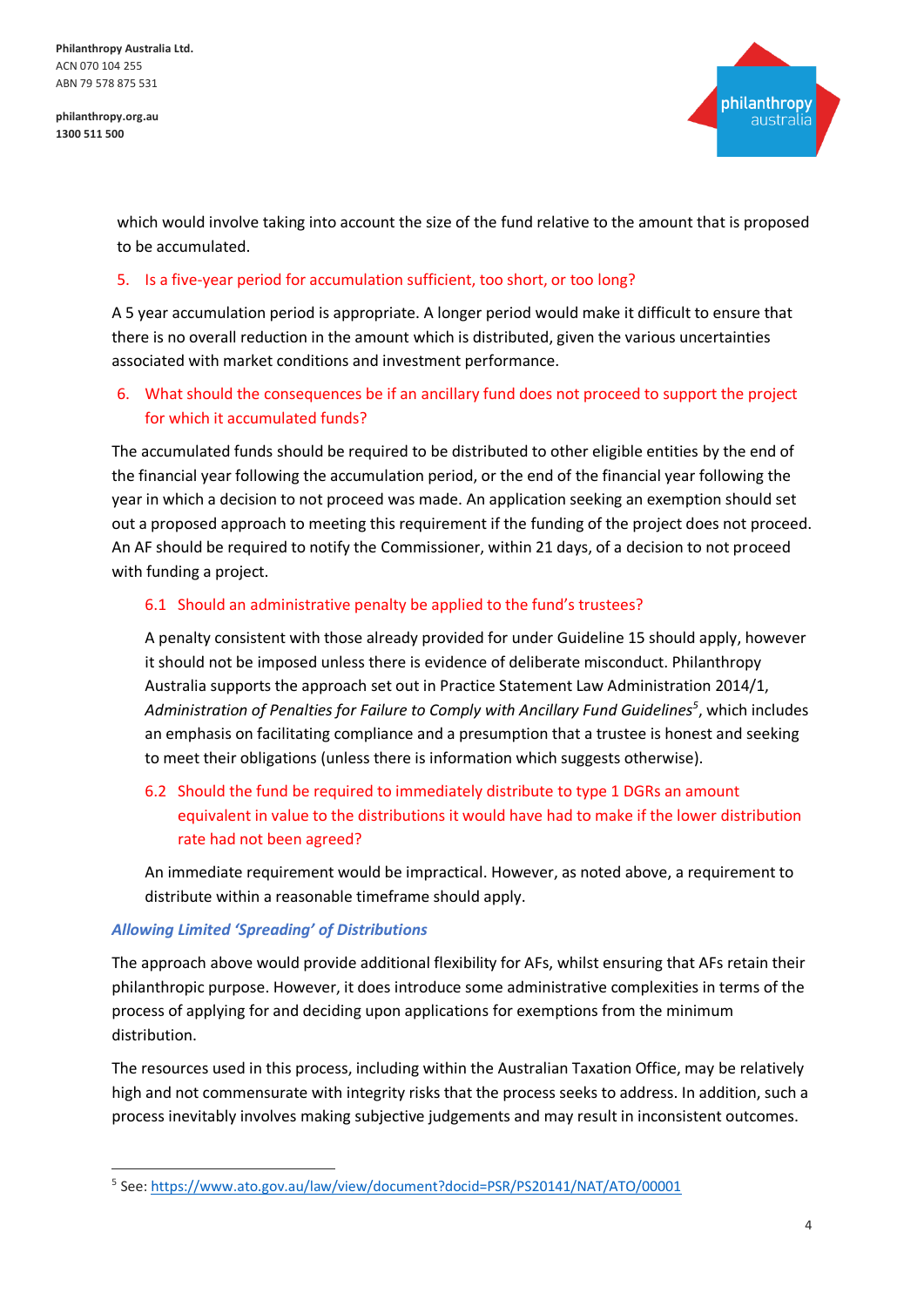

An alternative approach to the process proposed in the consultation paper would involve allowing AFs to 'spread' distributions over a 5 year period. This would allow an AF to reduce the dollar amount of their distribution below that otherwise required in a year, with a requirement to distribute the difference between these two dollar amounts within 5 years.

For example, if a PAF had net assets of \$10 million, its minimum distribution for the following financial year would be \$500,000. The AF could be permitted to distribute \$400,000, with a requirement to distribute the remaining \$100,000 within 5 years, over and above any minimum distribution that is required in any of those 5 years. There could be a requirement to augment the \$100,000 that is 'spread' with an additional amount, calculated using a simple approach that is set out in the Guidelines, to ensure that the real value of 'spread' distributions is maintained.

The ability to undertake such 'spreading' could be limited, by not allowing a reduction in the minimum distribution beyond 4 per cent and 3 per cent in the case of a PAF and PuAF respectively. Any further reduction to an AF's minimum distribution would require approval from the Commissioner, as is currently required. This would ensure that a minimum proportion of an AF's assets is still distributed each year, and also addresses the risk that an AF may decide to make no distribution for 4 years and then be required to make a very large distribution in the 5<sup>th</sup> year.

This may lead to potentially 'lumpy' levels of support from AFs, but also possible variations in market conditions may impact the ability of the AF to make such a large distribution in a single year.

There could be a requirement to specify any amount that is being 'spread' as part of an AF's annual return, and to report when such an amount is distributed. This would enable the Australian Taxation Office to monitor compliance with the requirement to distribute such an amount within the required timeframe.

The Guidelines could also still be amended to expand the Commissioner's discretion to reduce the minimum distribution for an AF to allow for the accumulation of funds to support large projects, as discussed above. However, because an AF could decide to 'spread' its distributions within the permitted limits without the need for a specific reason, fewer AFs would need to avail themselves of the exemption.

Such additional flexibility would minimise the administrative complexity of the AF regulatory framework and reduce the resources used for applying for and deciding upon applications for exemptions, with appropriate safeguards in place to ensure that AFs retain their philanthropic purpose.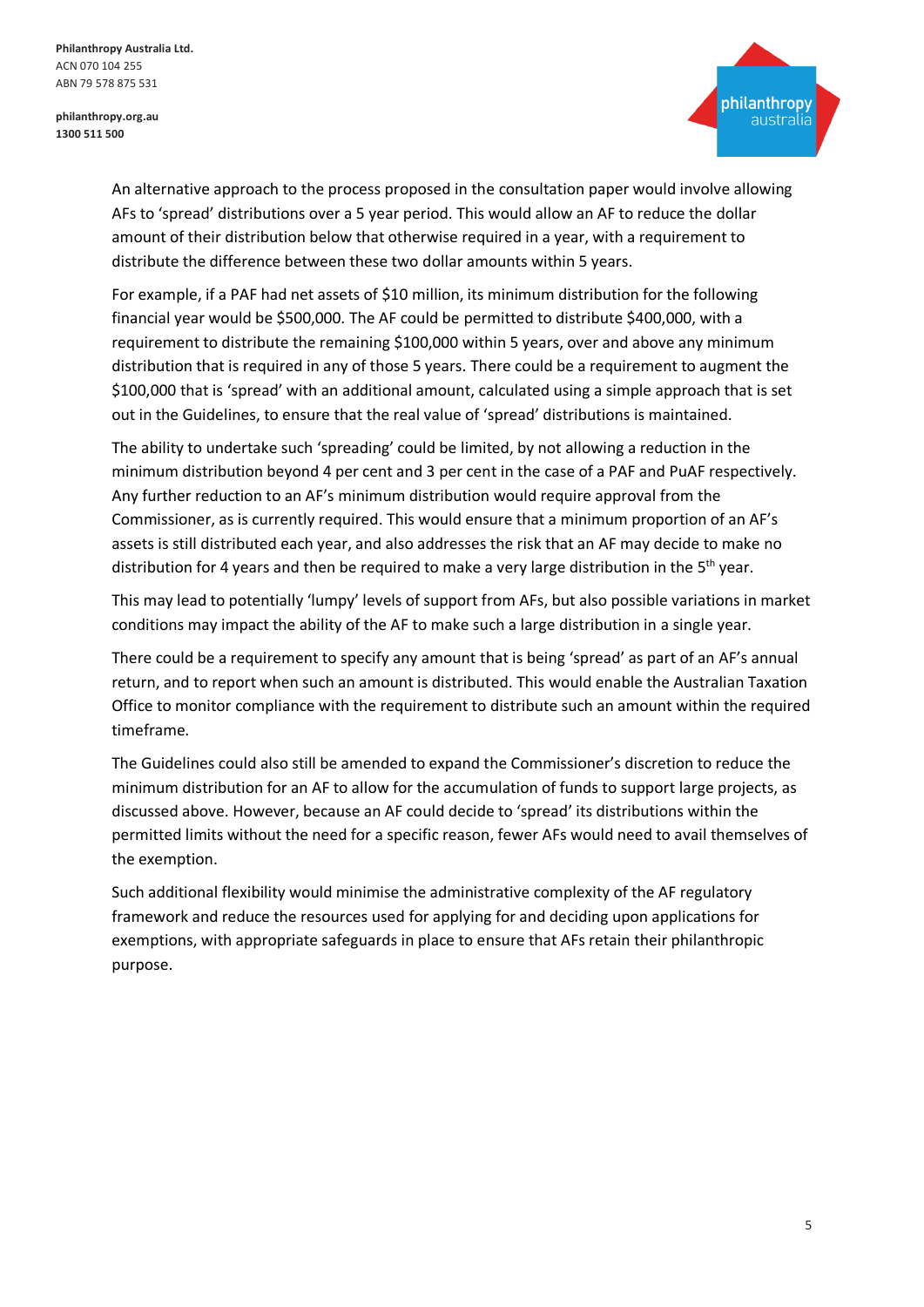**philanthropy.org.au 1300 511 500**



## **Flexibility in Transferring Assets Between Ancillary Funds**

Philanthropy Australia has long advocated for increased flexibility that would allow AFs to make distributions to other AFs, and we strongly support action to address the current restriction preventing this. Our preferred model for achieving this is set out below, followed by our responses to the consultation questions.

The purpose of an AF is to provide property or benefits to Item 1 deductible gift recipients (DGRs). As part of furthering this purpose, many AFs and particularly PuAFs, have an important role as intermediaries that facilitate and promote more effective and responsive philanthropy, by using expertise, relationships and knowledge of community needs in order to pool funds and coordinate their distribution in a responsive manner<sup>6</sup>.

Community Foundations are major users of PuAFs, and they have been hindered by existing restrictions that limit their ability to receive funds from PAFs in particular. Therefore, Philanthropy Australia welcomed the opportunity to work with the Treasury in order to secure the 2022-23 Budget announcement providing specific listings to 28 Community Foundations affiliated with Community Foundations Australia.

This announcement will have major benefits in terms of providing a flexible and supportive environment for enhancing the impact of Community Foundations across Australia. Our comments in this submission are predicated on the effective implementation of this commitment, noting that the specific listings have bipartisan support from both the Government and Opposition. We look forward to working with the Treasury in order to facilitate this process.

However, there is a range of entities other than Community Foundations which use a PuAF structure that are still impacted by the current restriction that prevents AFs making distributions to other AFs<sup>7</sup>. For this reason, addressing this restriction is still necessary and important.

Philanthropy Australia recognises that the AF regulatory framework needs to ensure that there is a continued flow of funds towards 'Item 1' deductible gift recipients (DGRs).

Therefore, certain safeguards are necessary as part of the addressing the current restriction. Philanthropy Australia's preferred model, and our responses to the consultation questions, acknowledges this.

However, we would caution against an approach that involves removing one source of unnecessary red tape, and replacing it with a new source of such red tape. Consistent with a best practice approach to regulation, any safeguards that are imposed should be commensurate with integrity risks. Their imposition should not be based on a 'zero risk' approach, which is predicated on an assumption that removing the current restriction will result in a large redirection of distributions towards other AFs in order to deliberately avoid making distributions to Item 1 DGRs.

<sup>&</sup>lt;sup>6</sup> For a discussion of this role, see: Williamson, A and Leat, D. 2021. Playing Piggy(bank) in the Middle: Philanthropic foundations' roles as intermediaries. *Australian Journal of Public Administration*, 80(4), pp. 965- 976.<https://eprints.qut.edu.au/208151/>

 $7$  We refer to the submission by Arnold Bloch Leibler, which sets out detailed examples illustrating the issues that currently arise because of the existing restriction.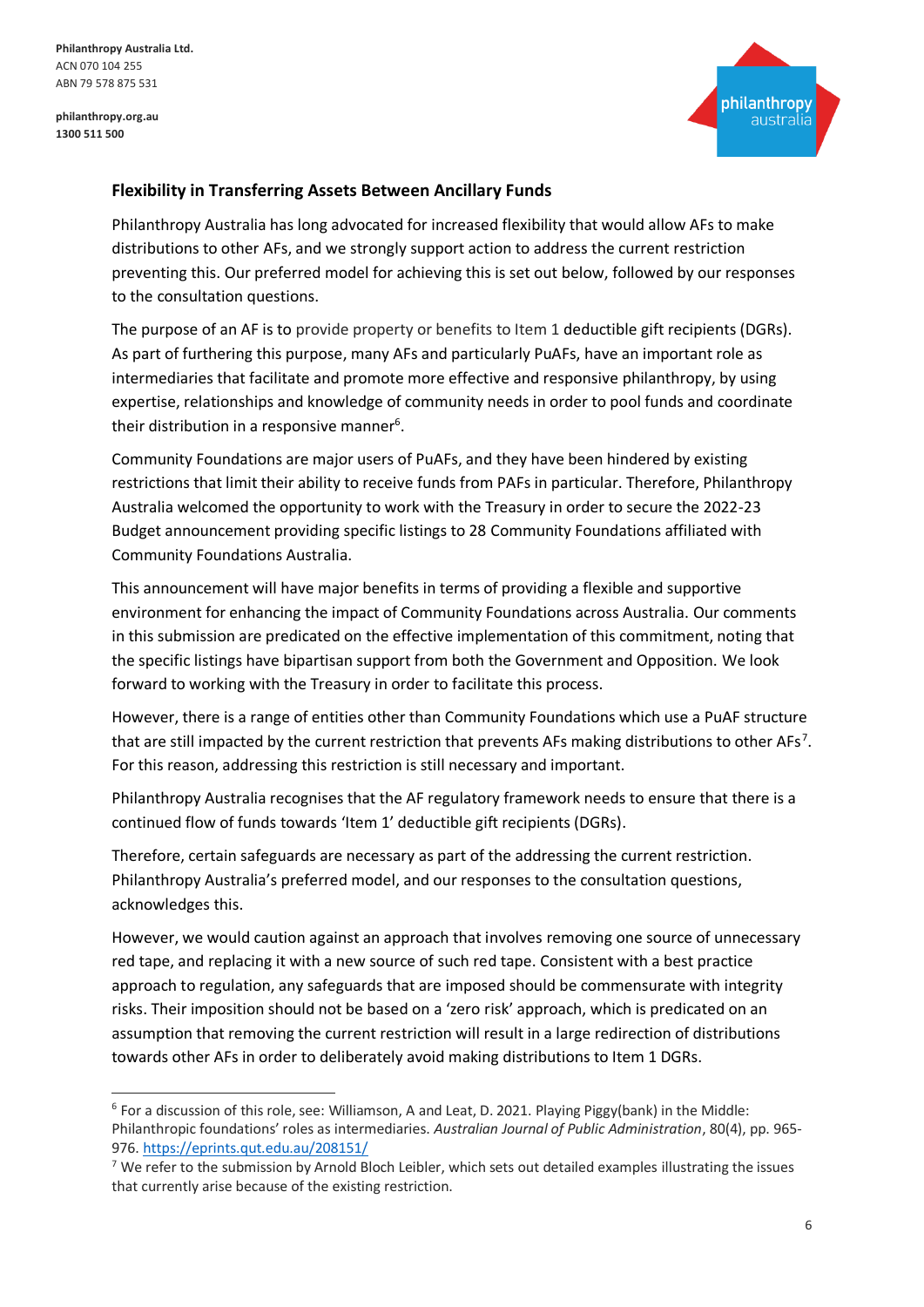**philanthropy.org.au 1300 511 500**



Average distribution levels by AFs consistently exceed the minimum, which is evidence that AFs are established to undertake philanthropy and that their trustees take this responsibility seriously. This should be the guiding assumption when designing any safeguards as part of addressing the current restriction.

As noted earlier in this submission, AFs are the most highly regulated type of charitable entity in Australia, with extensive governance and reporting requirements that exceed those of other charitable entities. The presence of these requirements, including detailed reporting of donations and distributions, enables oversight by the Australian Taxation Office, and allows for the monitoring of any behaviour changes that are a result of addressing the current restriction.

## *A Preferred Model for Addressing the Current Restriction*

Philanthropy Australia's preferred model for addressing the current restriction involves:

- Amendments to the tax laws that allow an AF to make distributions to other AFs (except from a PuAF to a PAF);
- Allowing the AF making the initial distribution (AF 1) to include this in its minimum distribution, but not the AF which receives the funds and subsequently distributes them (AF 2);
- AF 1 would not be able make a distribution to any sub-funds (or equivalent) in relation to which the directors of the AF 1 trustee have a substantive right to make distribution recommendations (the Commissioner would be able to provide approval for such distributions in extenuating circumstances);
- AF 2 would be required to distribute the funds to Item 1 DGRs within 5 years of receipt;
- AF 2 would also be required to report on the amounts received from other AFs, as well as when these amounts are distributed to Item 1 DGRs, as part of its annual return;
- In order to facilitate this, and address the provisions within trust deeds requiring distributions to be from AFs to Item 1 DGRs, AF 2 would be 'deemed' to be an Item 1 DGR for the purposes of receiving distributions from AF 1.

## *Responses to Consultation Questions*

7. Is there a concern if a PAF transfers assets to a PuAF given the latter has a lower minimum distribution rate?

No. Average distributions levels by PuAFs consistently exceed the minimum, and therefore it is not apparent that the difference in distribution rates would raise any substantive issues.

8. To address the risk of churning of funds between ancillary funds with different accounting periods, should the existing prohibition on transferring assets if any have been received from another ancillary fund with the two previous years apply to such transfers?

No. The safeguards proposed in Philanthropy Australia's preferred model address these risks, and we believe that imposing additional requirements would not be proportionate to these risks.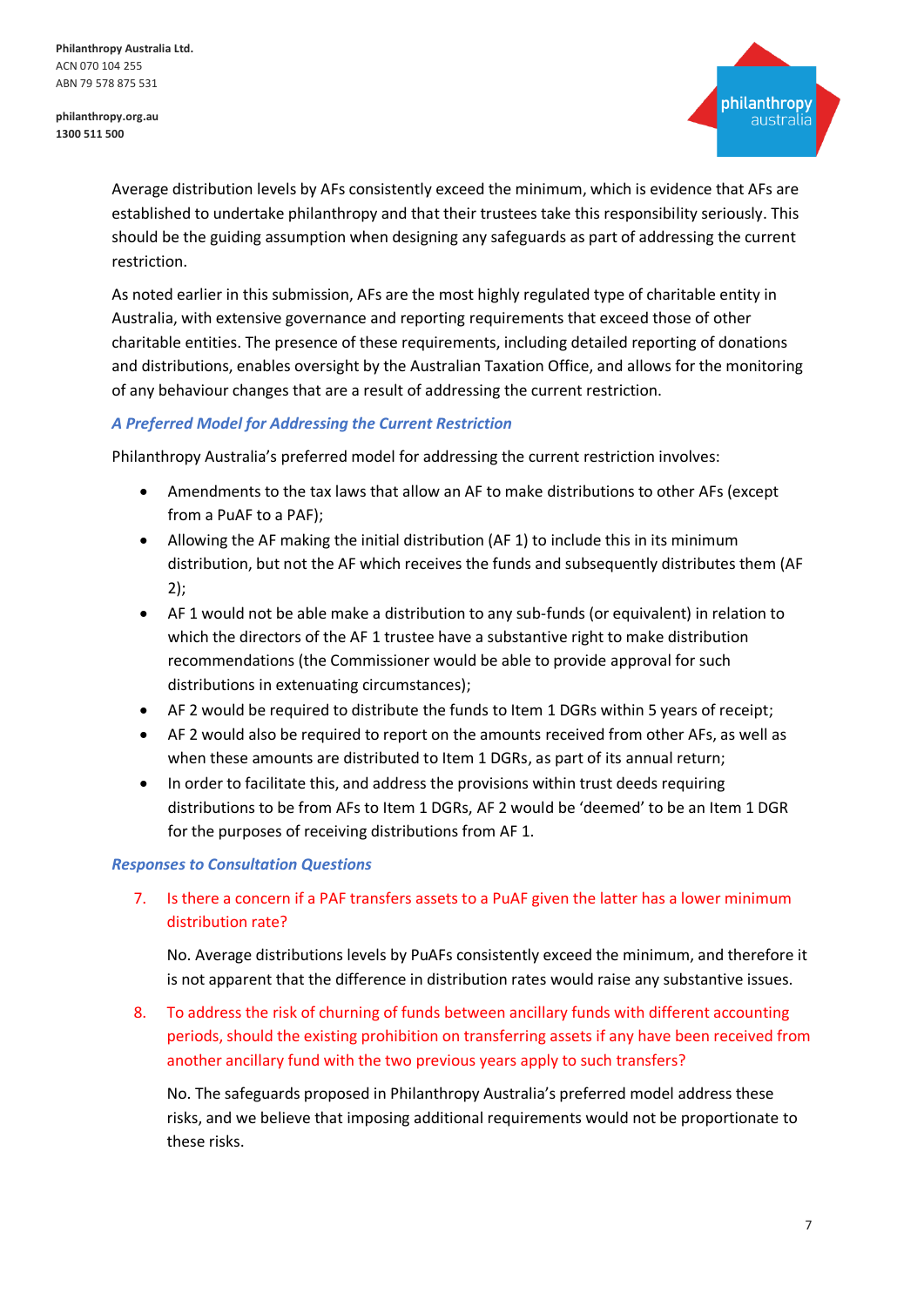

9. Should any ancillary fund be able to transfer assets to any other ancillary fund, or should transfers be limited, for example a PAF may transfer to a PuAF but not the other way around?

We support a safeguard which precludes PuAFs from making distributions to PAFs, other than as provided for under existing portability provisions.

9.1 Should the existing prohibition on moving assets contributed, either directly or indirectly, by the public from a PuAF to a PAF apply to these transfers?

Given this response to question 4, this issue would not arise.

10. Should a fund require the Commissioner's consent before transferring assets?

No. Provided that distributions are made consistent with Philanthropy Australia's preferred model, this would be unnecessary. Under our preferred model, the Australian Taxation Office would have oversight of the flow of funds. This is because the amounts received from other AFs, as well as when these amounts are distributed to Item 1 DGRs, would be reported in an AF's annual return.

11. Who should be required to ensure the receiving fund distributes an amount equivalent to the value of the transferred assets: the giving fund or the receiving fund?

The receiving fund (AF 2), with such distributions reported in its annual return.

12. Would the benefits to receiving funds of receiving additional resources be outweighed by the costs of administering the transferred assets?

No, provided that the any safeguards imposed are proportionate to integrity risks. Philanthropy Australia's preferred model seeks to achieve this balance.

13. What consequences should apply if the receiving fund does not distribute to type 1 DGRs an amount equivalent to the value of the transferred assets? For example, should an administrative penalty be imposed on the trustee of the fund?

A penalty consistent with those already provided for under Guideline 15 should apply, however it should not be imposed unless there is evidence of deliberate misconduct. As noted in the response to question 6.1, Philanthropy Australia supports the approach set out in Practice Statement Law Administration 2014/1, *Administration of Penalties for Failure to Comply with Ancillary Fund Guidelines*.

#### **Other Matters Warranting Attention**

Philanthropy Australia thanks the Treasury for the opportunity to raise the following additional aspects of the AF regulatory framework which warrant attention:

- **PuAF and PAF Guideline 22 (3) – inserting 'material' before benefit**
	- $\circ$  The absence of the term 'material' before 'benefit' arguably means actions such as providing directors of an AF with sandwiches during a board meeting would represent a benefit that is in breach of the Guidelines. Public recognition of a PuAF by a grantee,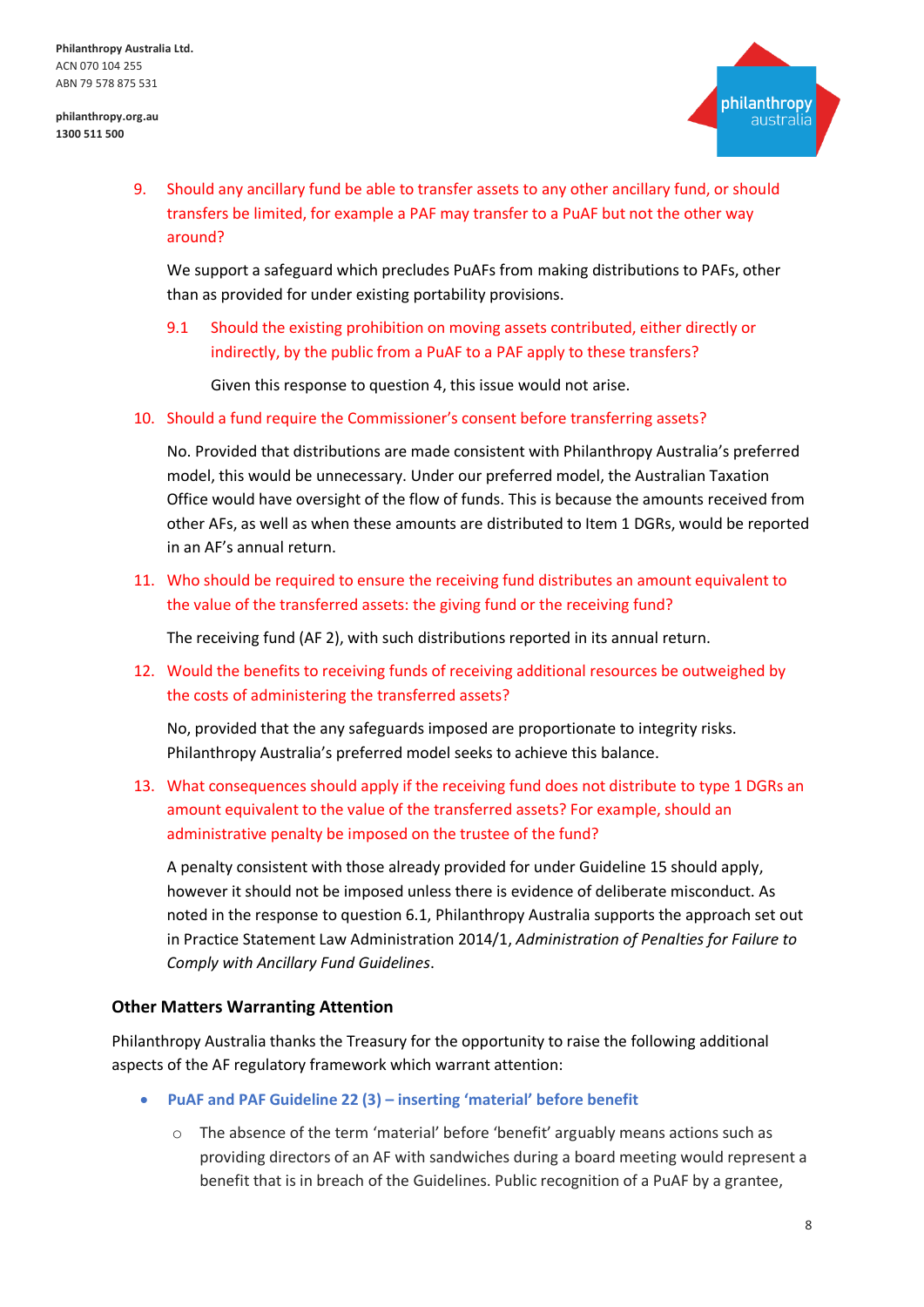

- $\circ$  following a grant made by the trustee, may be considered a 'benefit', and therefore also result in a breach the Guidelines.
- o Taxation Ruling TR 2005/13, *Income Tax: Tax deductible gifts - what is a gift<sup>8</sup>* , focuses on 'material benefits', and it is submitted that the Guidelines should do the same. This approach makes sense in terms of the regulatory framework for PuAFs being risk-based and proportionate, and not concerned with benefits that are immaterial.
- **PuAF Guideline 27(1) (b) – including a reference to sub-funds**
	- o Sub-funds should be required to recommend distributions that fulfil the minimum distribution requirement before they can apply to transfer, and the drafting of the Guideline should reflect this.
	- o As currently drafted, the Guideline requires the entire PuAF to fulfil this requirement. This restriction has led to instances where transfers cannot be approved by the Commissioner until very late in the financial year, after a PuAF as a whole has fulfilled requirement.
	- $\circ$  This reduces the benefits of portability provisions, which are designed to provide flexibility and facilitate philanthropic assets to be held within the most appropriate structure.
- **Clarity and Certainty for Donations of Unlisted Shares – addressing current deficiencies in the valuation methods and related issues**
	- o The current approach to valuing donations of unlisted shares over \$5,000, for the purposes of determining the level of a tax deduction, lacks clarity and certainty.
	- $\circ$  A valuation can only be undertaken after a donation has been made, and there is no method setting out how such a valuation is to be undertaken. This can act as a disincentive for the donation of unlisted shares by family businesses and startup founders in particular, restricting the growth of philanthropy amongst these cohorts.
	- $\circ$  It is possible that this could be addressed by the Commissioner issuing a ruling which sets out the method for how such valuations are to be undertaken. In the case of unlisted assets held in a startup, a valuation could use the last funding round for a startup as the reference point, provided it is within 3 years of the donation. An alternative reference point would be necessary in relation to donations of unlisted shares in family businesses. Amendments to the tax laws and/or the Guidelines may also be required.
	- o There are related issues associated with selling down unlisted shares within a short timeframe, once they have been donated to an AF, in order to provide the necessary liquidity to meet distribution requirements.

<sup>8</sup> See[: https://www.ato.gov.au/law/view/document?DocID=TXR/TR200513/NAT/ATO/00001](https://www.ato.gov.au/law/view/document?DocID=TXR/TR200513/NAT/ATO/00001)